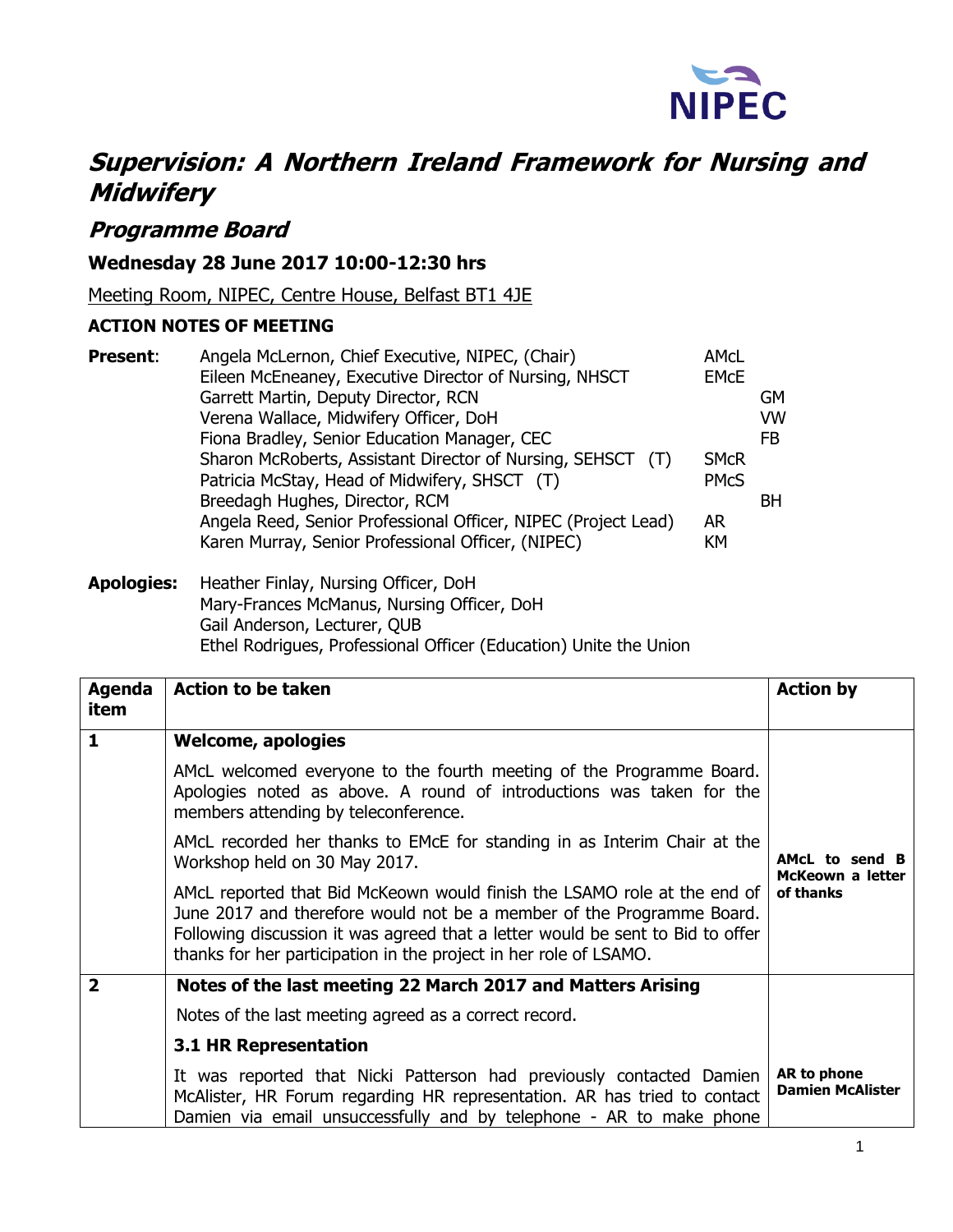

| contact again.                                                                                                                                                                                                                                                                                                                                                                                                                                                                                                                                                                                                                                                                                                                                                                                                                                                                                                                     |                                                                                                                                                                                                                                                                                                                                                                           |  |
|------------------------------------------------------------------------------------------------------------------------------------------------------------------------------------------------------------------------------------------------------------------------------------------------------------------------------------------------------------------------------------------------------------------------------------------------------------------------------------------------------------------------------------------------------------------------------------------------------------------------------------------------------------------------------------------------------------------------------------------------------------------------------------------------------------------------------------------------------------------------------------------------------------------------------------|---------------------------------------------------------------------------------------------------------------------------------------------------------------------------------------------------------------------------------------------------------------------------------------------------------------------------------------------------------------------------|--|
| <b>Regional Workshop 30 May 2017</b>                                                                                                                                                                                                                                                                                                                                                                                                                                                                                                                                                                                                                                                                                                                                                                                                                                                                                               |                                                                                                                                                                                                                                                                                                                                                                           |  |
| AR tabled the Report of the Supervision Framework for Nursing and<br>Midwifery Workshop May 2017 to the meeting. This was discussed at great<br>length and changes/ comments on recommendations agreed. Debate was<br>taken forward on a number of matters including the challenging contexts<br>within which supervision is taken forward, ratios of supervisors to<br>supervisees and the fact that the work of the project would also inform the<br>Delivering Care project in terms of the time set aside for supervision with the<br>Planned and Unplanned Absence Allowance. The approach that wales have<br>taken in the recent past to seconding supervisors as a distinct team for a<br>short periods of time was also discussed $-$ VW to make enquiries as to<br>evaluative data on the efficacy of this approach. AR to circulate amendments<br>and annotated comments to the Programme Board for review and response. | AR to circulate<br>amendments for<br>review and<br>response<br><b>VW to enquire</b><br>about Welsh<br>model of<br>supervisors<br>secondments.                                                                                                                                                                                                                             |  |
| AR also to set up meeting with UT to review report in view of safeguarding<br>requirements.                                                                                                                                                                                                                                                                                                                                                                                                                                                                                                                                                                                                                                                                                                                                                                                                                                        | AR to set up<br>meeting with UT<br>to review report                                                                                                                                                                                                                                                                                                                       |  |
| It was agreed that colleagues outside of the project structure could be<br>involved in providing ideas to assist with the rebranding process. GM and BH<br>and FB and a safeguarding rep to facilitate a sub-group late July 2017 to<br>discuss the rebranding process.                                                                                                                                                                                                                                                                                                                                                                                                                                                                                                                                                                                                                                                            | GM, BH, FB, UT<br>rep to meet end<br>July to discuss<br>rebranding                                                                                                                                                                                                                                                                                                        |  |
| revision.                                                                                                                                                                                                                                                                                                                                                                                                                                                                                                                                                                                                                                                                                                                                                                                                                                                                                                                          |                                                                                                                                                                                                                                                                                                                                                                           |  |
| The next CNO Meeting was identified as 21 August 2017. It was agreed that<br>broad principles could be ready for this meeting. In discussion relating to a<br>revised timeframe, it was suggested that small-scale testing could be carried<br>out from December 2017-January 2018, with a potential launch identified<br>later in 2018.                                                                                                                                                                                                                                                                                                                                                                                                                                                                                                                                                                                           |                                                                                                                                                                                                                                                                                                                                                                           |  |
| AMcL noted the pre-registration standards consultation currently being taken<br>forward by the NMC, recognising the potential for confusion between<br>mentorship, preceptorship and supervision $-$ or indeed inappropriate<br>substitution. AMcL thanked everyone for the work involved in the Workshop.                                                                                                                                                                                                                                                                                                                                                                                                                                                                                                                                                                                                                         |                                                                                                                                                                                                                                                                                                                                                                           |  |
| <b>Any Other Business</b>                                                                                                                                                                                                                                                                                                                                                                                                                                                                                                                                                                                                                                                                                                                                                                                                                                                                                                          |                                                                                                                                                                                                                                                                                                                                                                           |  |
| AMcL advised that Mary Hinds had sent an email regarding PHA 2015 Audit<br>of Midwifery Supervision and Recommendations for consideration by the<br>Supervision Programme Board. Working through the points raised by the<br>audit, the PB agreed that the draft framework and extant arrangements<br>following the removal of statutory midwifery supervision $31st$ March 2017,<br>would allow the continuation of robust approaches.                                                                                                                                                                                                                                                                                                                                                                                                                                                                                            | <b>EMCE to advise</b><br>EDoNs of 2015<br>audit<br>recommendations<br>and discussion                                                                                                                                                                                                                                                                                      |  |
|                                                                                                                                                                                                                                                                                                                                                                                                                                                                                                                                                                                                                                                                                                                                                                                                                                                                                                                                    | A GANTT chart was tabled and discussed with a timescale for an outline<br>model to be set before Executive Directors of Nursing and Charlotte McArdle<br>by end of September 2017, along with suggestions for rebranding. It was<br>agreed that this timeframe was now not achievable and would require<br>EMCE to advise the EDoN group of the audit recommendations and |  |